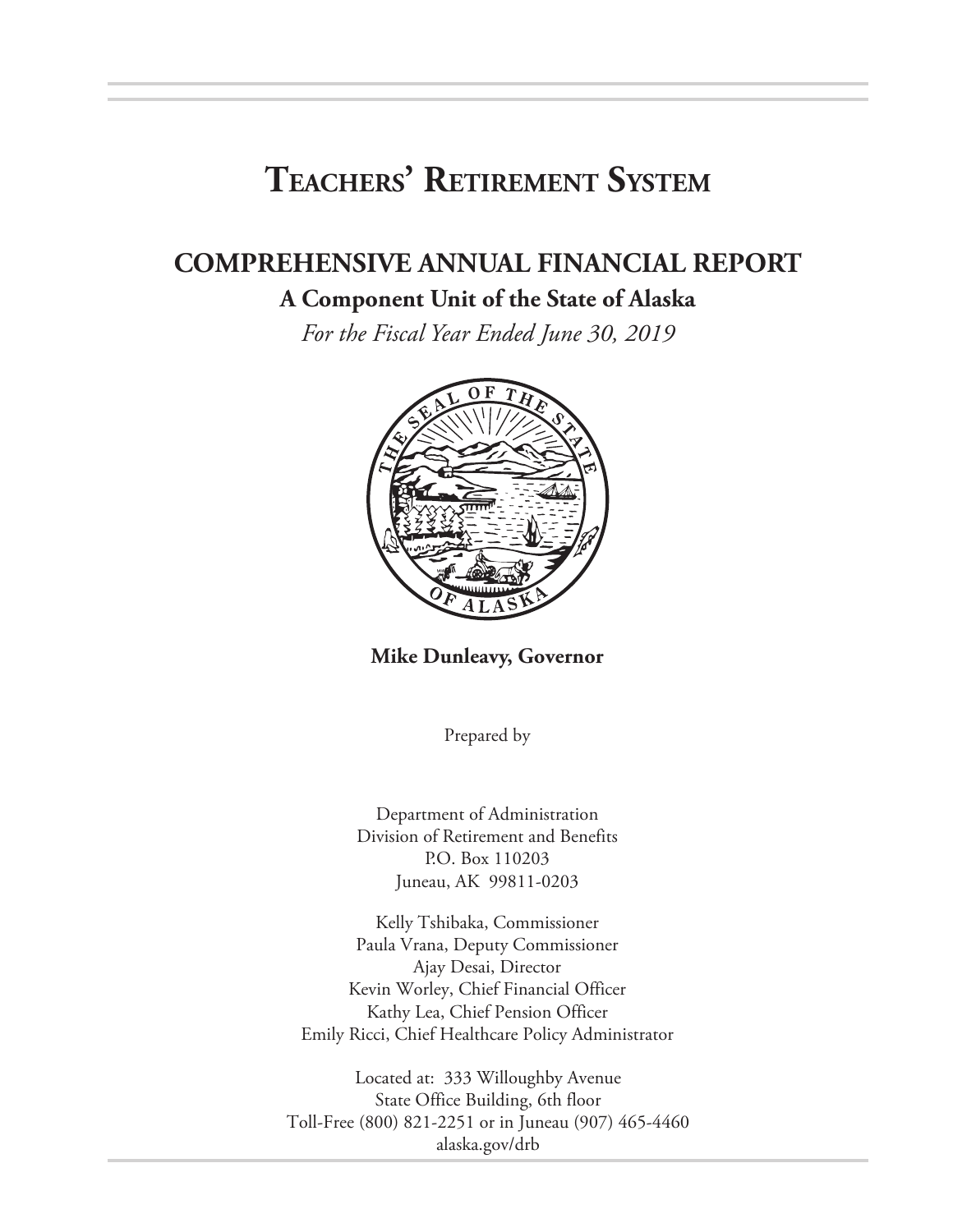

*The Alaska Department of Administration complies with Title II of the 1990 Americans with Disabilities Act (ADA). This publication is available in alternative communication formats upon request. To make necessary arrangements, contact the ADA Coordinator for the Division of Retirement and Benefits, at (907) 465-4460 or contact the TDD for the hearing impaired at (907) 465-2805.*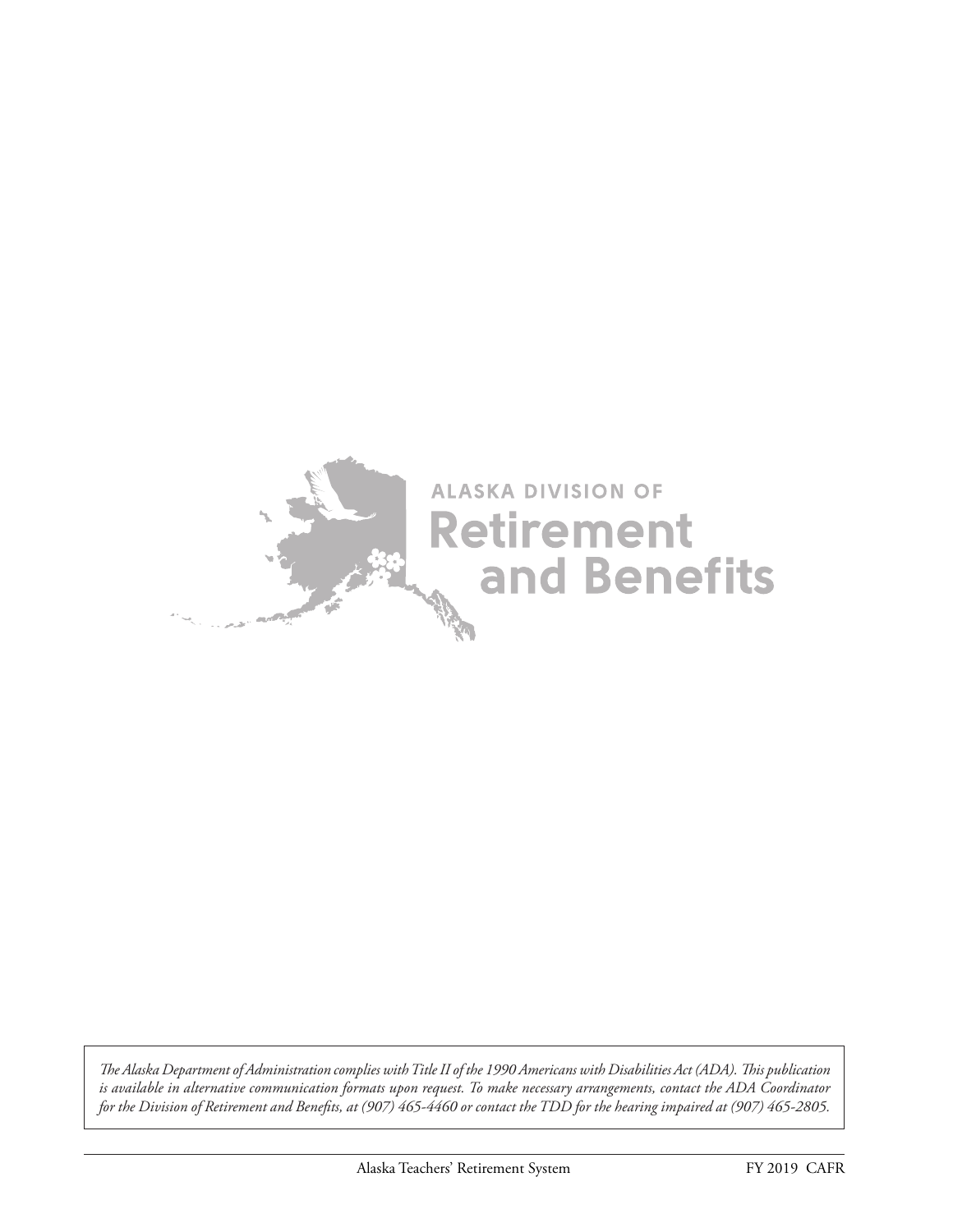## **INTRODUCTORY SECTION**

| Public Pension Coordinating Council Public Pension Standards Award For Funding and Administration. 8                                                                                                                                                                                                                                                                                                                                      |
|-------------------------------------------------------------------------------------------------------------------------------------------------------------------------------------------------------------------------------------------------------------------------------------------------------------------------------------------------------------------------------------------------------------------------------------------|
| <b>FINANCIAL SECTION</b>                                                                                                                                                                                                                                                                                                                                                                                                                  |
|                                                                                                                                                                                                                                                                                                                                                                                                                                           |
| <b>Basic Financial Statements</b><br>Notes To Financial Statements - An Integral Part of the Basic Financial Statements                                                                                                                                                                                                                                                                                                                   |
|                                                                                                                                                                                                                                                                                                                                                                                                                                           |
| Required Supplementary Information (Unaudited)<br>Schedule of Changes in Employer Net Pension Liability and Related Ratios - Defined enefit ension Plan  49<br>Schedule of Employer and Nonemployer Contributions - Defined enefit ension Plan  50<br>Schedule of Changes in Employer Net OPEB Liability and Related Ratios - Alaska Retiree Healthcare<br>Schedule of Employer and Nonemployer Contributions - Alaska Retiree Healthcare |
| Schedule of Changes in Employer Net OPEB Liability and Related Ratios - Occupational Death and<br>Schedule of Employer and Nonemployer Contributions - Occupational Death and Disability Plan 58<br>Schedule of Changes in Employer Net OPEB Liability and Related Ratios - Retiree Medical Plan 61                                                                                                                                       |
| Notes to Required Supplementary Information                                                                                                                                                                                                                                                                                                                                                                                               |
| <b>Supplemental Schedules</b>                                                                                                                                                                                                                                                                                                                                                                                                             |